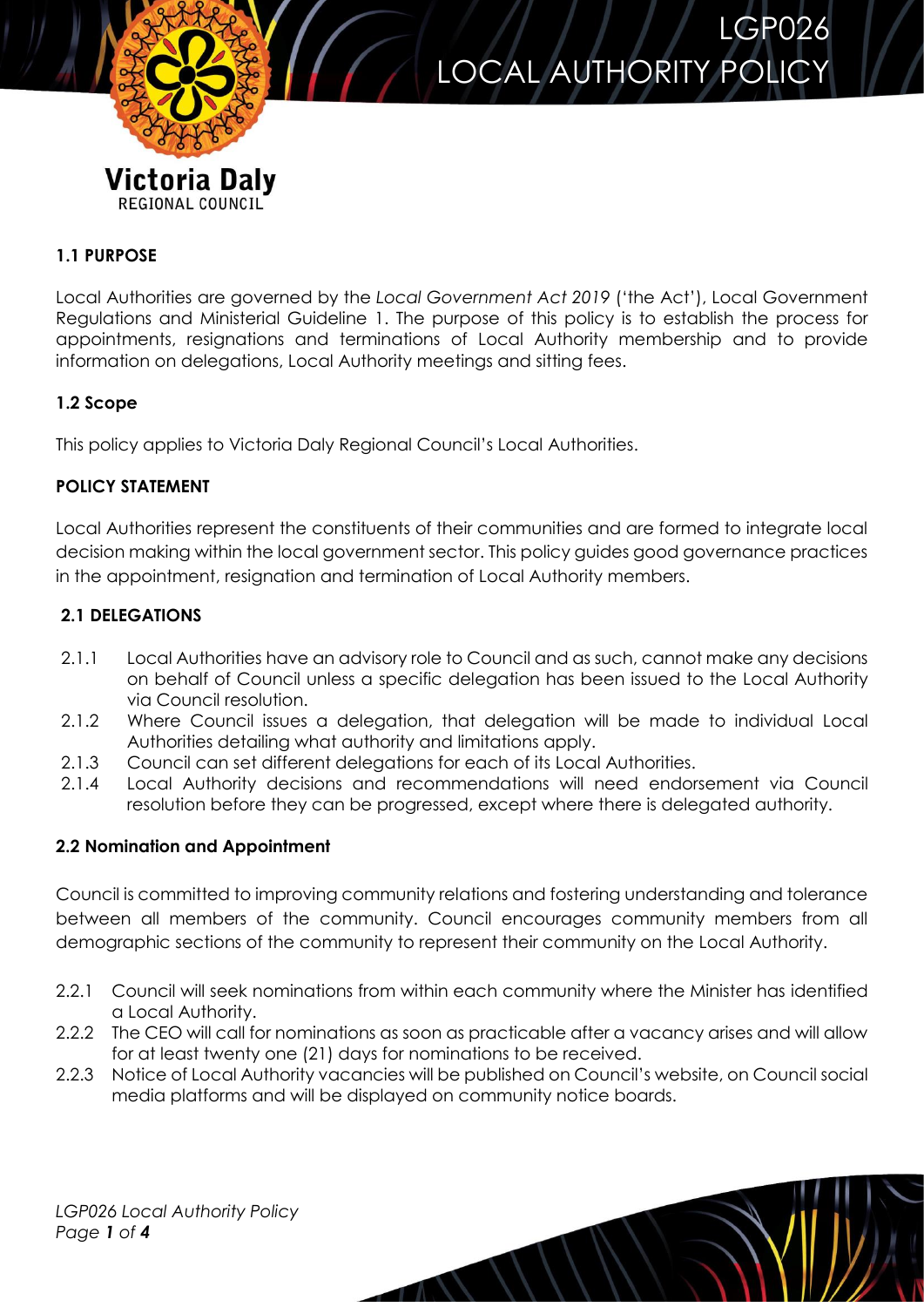

- 2.2.4 The notice of vacancy will include where nomination forms can be accessed, the closing date for nominations and where the nominee can submit the form.
- 2.2.5 Nominations are to be made in writing via the authorised Local Authority nomination form, available on Council's website here https://www.victoriadaly.nt.gov.au/local-authorities/ or at any Council office.
- 2.2.6 Nominations to fill a vacancy within a Local Authority will only be accepted from a permanent resident of a Ward in which the Local Authority has been established.
- 2.2.7 Nominations to fill a vacancy within a Local Authority will be discussed at the next Local Authority meeting, and a recommendation to fill the vacancy submitted to Council for consideration at the next Ordinary Council meeting, unless the Local Authority membership has been rescinded in which case nominations would be considered by Council only.
- 2.2.8 The minimum age to become a Local Authority member is fifteen (15) years.
- 2.2.9 Following an election Council may rescind Local Authority membership and call for nominations by resolution of Council.
- 2.2.10 Filling of vacancies within three (3) months of a local government general election year are to occur after the declaration of the incoming Council.
- 2.2.11 All Local Authority nominations are considered by Council at the first ordinary meeting of Council after nominations close and appointment is established by resolution of Council.
- 2.2.12 Members will be appointed for a term not exceeding four (4) years.
- 2.2.13 VDRC staff members at the level of Team Leader and above are not permitted to hold a position on a Local Authority (Council resolution [190/2021])
- 2.2.14 All nominees must comply with the Northern Territory Chief Health Officer orders and must be willing to present their proof of Covid-19 vaccination.

## **2.3 Resignation and Termination**

- 2.3.1 Resignations are to be made in writing to the Council Operations Manager of the Ward in which the Local Authority is established.
- 2.3.2 In accordance with Section 7.1(f) of the Ministerial Guideline 1, the membership of an appointed Local Authority member may be revoked by Council where the member is absent without permission of the Local Authority from two consecutive meetings.
- 2.3.3 If an apology is received from a Local Authority member, it must be noted in the minutes of the Local Authority meeting and must be accepted or rejected by the Local Authority at the meeting.
- 2.3.4 Membership shall be revoked by resolution of Council where a member ceases to permanently reside within the Ward in which the Local Authority has been established.
- 2.3.5 All Local Authority resignations are noted by Council at the next Ordinary meeting following receipt of the resignation.

 $\mathcal{L}$ 

*LGP026 Local Authority Policy Page 2 of 4*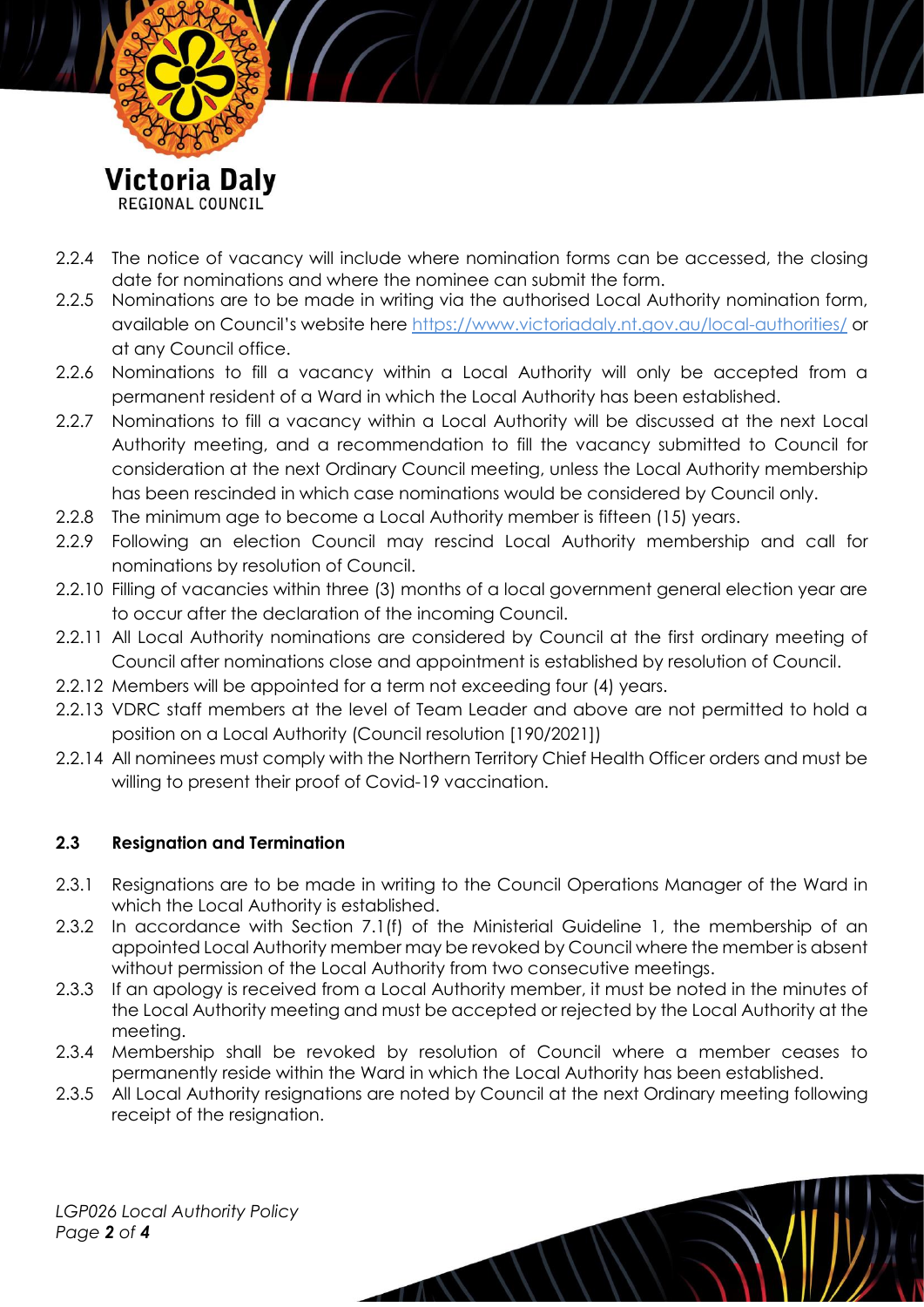

#### **2.4 Local Authority Meetings**

- 2.4.1 A quorum at a meeting of a Local Authority consists of a majority of its members holding Office at the time of the meeting.
- 2.4.2 If a quorum is not attained for a Local Authority meeting, but one third of total members are present, the members who are in attendance may hold a provisional meeting (refer to Ministerial Guideline 1 for more information <https://cmc.nt.gov.au/>)
- 2.4.3 The elected member for the Ward in which the Local Authority is established is considered to be counted in the quorum and is eligible to vote.
- 2.4.4 In accordance with Section 97 of the Act meetings of a Local Authority are convened by the CEO.
- 2.4.5 Each Local Authority will meet at least four (4) times annually as per schedule set by the CEO.
- 2.4.6 The Council Operations Manager in each community will provide secretarial and executive support.
- 2.4.7 Local Authority meetings must allow for attendance via audiovisual conferencing for members, staff and guests who are unable to attend the meeting in person.
- 2.4.8 The agenda for the Local Authority meeting must be submitted to regional office and will be published on Council's website at least three (3) business days before the meeting.
- 2.4.9 The unconfirmed minutes of the Local Authority meeting must be sent to regional office within ten (10) business days and will be published on Council's website and included in the agenda for the next ordinary meeting.
- 2.4.10 Council will consider all recommendations and will respond to the Local Authority at the subsequent meeting.
- 2.4.11 Each Local Authority must appoint a Chairperson for a period of no less than six (6) months and no more than twelve (12) months by resolution of the Local Authority.
- 2.4.12 It is up to each Local Authority to decide if they wish to appoint a Deputy Chairperson.
- 2.4.13 Each Local Authority member must consider if they have a conflict of interest in the matter and if they do, they must leave the meeting while the matter is being considered.

## **2.5 Local Authority Project Funding**

Local Authorities receive annual funding. The following principles will ensure compliance is met in accordance with funding agreements:

- 2.5.1 Projects chosen must not jeopardise the financial, social or environmental sustainability of Council;
- 2.5.2 ongoing maintenance costs to projects funded with Local Authority special project grants must be considered;
- 2.5.3 projects that need additional funds from Council or rely upon grant applications must go to Council for approval;
- 2.5.4 projects that rely on in-kind support from Council must be related to core services and must have prior approval from the Council;
- 2.5.5 the purchase of any product or service must comply with the Council's Procurement Policy (3.2.11);

 $\mathcal{L}(\mathcal{N})$ 

2.5.6 cash will not be given out under any circumstances.

*LGP026 Local Authority Policy Page 3 of 4*